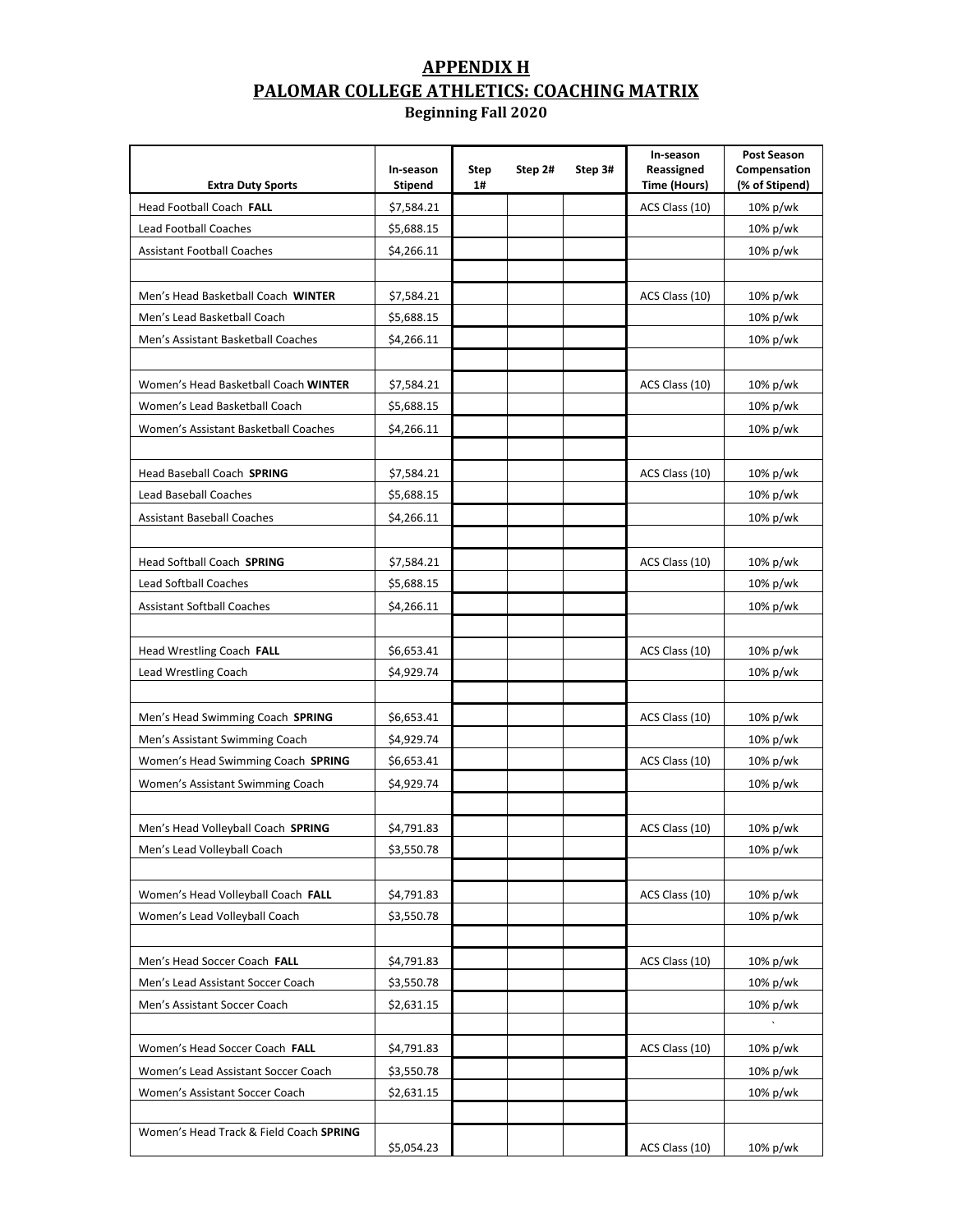| <b>Extra Duty Sports</b>                             | In-season<br><b>Stipend</b> | Step<br>1# | Step 2# | Step 3# | In-season<br>Reassigned<br>Time (Hours) | Post Season<br>Compensation<br>(% of Stipend) |
|------------------------------------------------------|-----------------------------|------------|---------|---------|-----------------------------------------|-----------------------------------------------|
| Women's Lead Track & Field Coach                     | \$3,919.20                  |            |         |         |                                         | 10% p/wk                                      |
|                                                      |                             |            |         |         |                                         |                                               |
| Men's Head Water Polo Coach FALL                     | \$4,791.83                  |            |         |         | ACS Class (10)                          | 10% p/wk                                      |
| Men's Lead Water Polo Coach                          | \$3,550.78                  |            |         |         |                                         | 10% p/wk                                      |
|                                                      |                             |            |         |         |                                         |                                               |
| Women's Head Water Polo Coach FALL                   | \$4,791.83                  |            |         |         | ACS Class (10)                          | 10% p/wk                                      |
| Women's Lead Water Polo Coach                        | \$3,550.78                  |            |         |         |                                         | 10% p/wk                                      |
|                                                      |                             |            |         |         |                                         |                                               |
| Women's Head Beach Volleyball Coach<br><b>SPRING</b> | \$4,791.83                  |            |         |         | ACS Class (10)                          | 10% p/wk                                      |
| Women's Lead Beach Volleyball Coach                  | \$3,550.78                  |            |         |         |                                         | 10% p/wk                                      |
|                                                      |                             |            |         |         |                                         |                                               |
| <b>Head Cheer Coach</b>                              | \$3,885.26                  |            |         |         | ACS class (10)                          |                                               |

**Note:** A position or extra duty listed here does not mean it will be assigned during any given season(s).

**Post Season Compensation:** If a sport goes into post‐season competition, stipend coaches will receive compensation of 10% of their listed stipend per week during this period of time.

\***Swimming Teams:** Men's and Women's swimming teams compete in the same season, at the same location however athletes train and compete for different events (endurance, sprints, relays, strokes, etc.), which calls for an assistant coaching level.

# Step increases in compensation to be negotiated in the future.

## **Coaching Levels**

## **Level 1**

## **Head Coach**

- ‐ Position carries highest level of responsibility for/to the program.
- ‐ Responsible for entire sports program in‐season/off‐season.

 ‐ Oversees academic issues (w/ AD and Academic Advisor), recruiting, assistant coaches, equipment personnel, and works with training staff.

## **Level 2**

## **Lead Coaches**

- ‐ Responsible for coordinating a specific part of the team or players.
- ‐ Sport specific in most instances.

 ‐ Position carries moderate to high level of responsibility to the program based on the HC evaluation of that person's ability to perform.

### **Level 3**

## **Assistant Coaches**

- ‐ Responsible for coaching a specific position or players on a team.
- ‐ Responsibility to the program based on the HC evaluation of that person's ability to perform.

## **Stipends**

 *Stipend Limitations:* Head Coach, Lead/Coordinator, or Assistant Coach may be awarded less than two (2) coaching stipends or Reassigned times per semester if special circumstances exist.